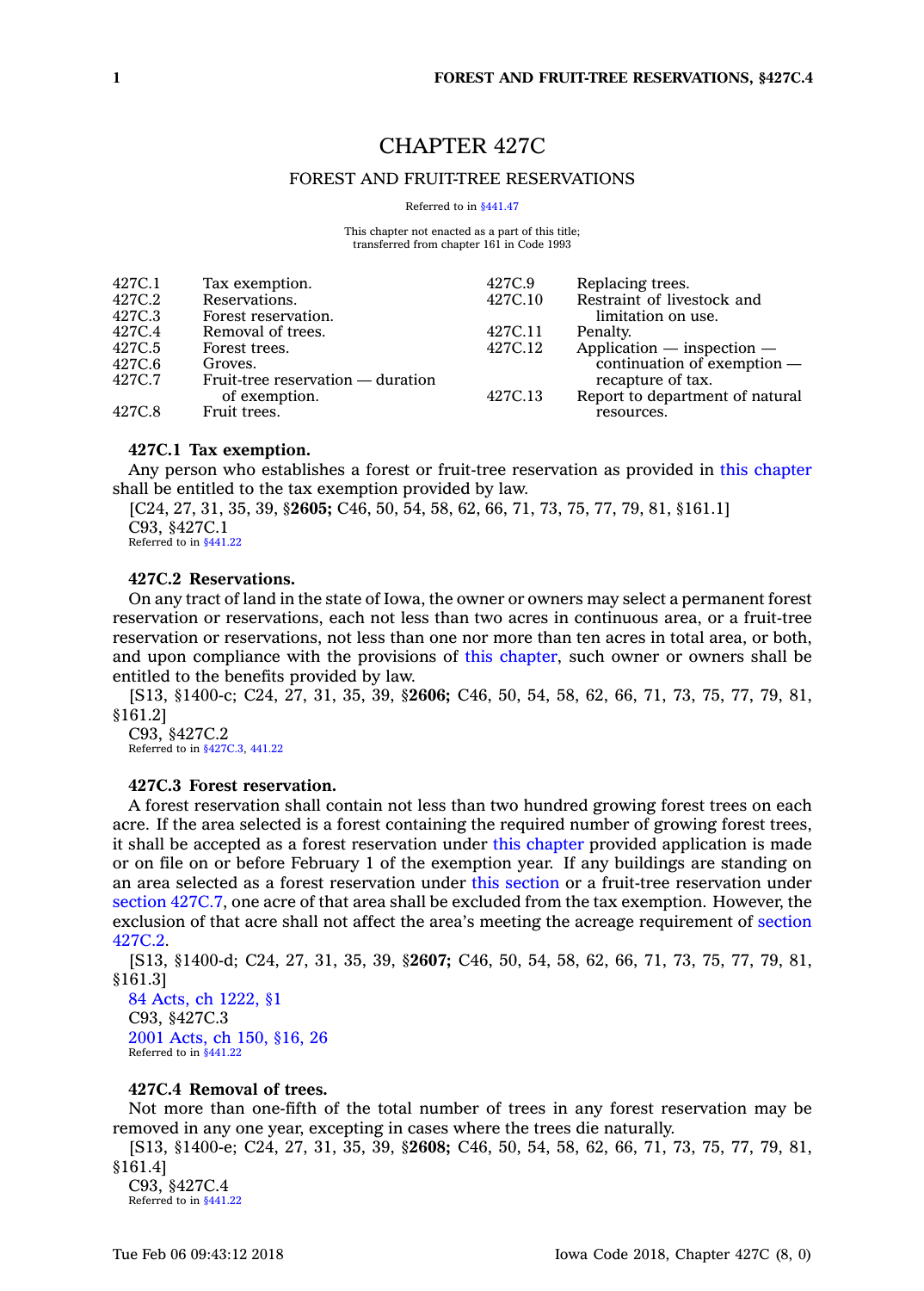## **427C.5 Forest trees.**

The ash, black cherry, black walnut, butternut, catalpa, coffee tree, the elms, hackberry, the hickories, honey locust, Norway and Carolina poplars, mulberry, the oaks, sugar maple, cottonwood, soft maple, osage orange, basswood, black locust, European larch and other coniferous trees, and all other forest trees introduced into the state for experimental purposes, shall be considered forest trees within the meaning of this [chapter](https://www.legis.iowa.gov/docs/code//427C.pdf). In forest reservations which are artificial groves, the willows, box elder, and other poplars shall be included among forest trees for the purposes of this [chapter](https://www.legis.iowa.gov/docs/code//427C.pdf) when they are used as protecting borders not exceeding two rows in width around <sup>a</sup> forest reservation, or when they are used as nurse trees for forest trees in such forest reservation, the number of such nurse trees not to exceed one hundred on each acre; provided that only box elder shall be used as nurse trees.

[S13, §1400-f; C24, 27, 31, 35, 39, §**2609;** C46, 50, 54, 58, 62, 66, 71, 73, 75, 77, 79, 81, §161.5] C93, §427C.5 Referred to in [§441.22](https://www.legis.iowa.gov/docs/code/441.22.pdf)

### **427C.6 Groves.**

The trees of <sup>a</sup> forest reservation shall be in groves not less than four rods wide except when the trees are growing or are planted in or along <sup>a</sup> gully or ditch to control erosion in which case any width will qualify provided the area meets the size requirement of two acres.

[S13, §1400-g; C24, 27, 31, 35, 39, §**2610;** C46, 50, 54, 58, 62, 66, 71, 73, 75, 77, 79, 81, §161.6]

C93, §427C.6 Referred to in [§441.22](https://www.legis.iowa.gov/docs/code/441.22.pdf)

## **427C.7 Fruit-tree reservation — duration of exemption.**

A fruit-tree reservation shall contain on each acre, at least forty apple trees, or seventy other fruit trees, growing under proper care and annually pruned and sprayed. A reservation may be claimed as <sup>a</sup> fruit-tree reservation, under this [chapter](https://www.legis.iowa.gov/docs/code//427C.pdf), for <sup>a</sup> period of eight years after planting provided application is made or on file on or before February 1 of the exemption year.

[S13, §1400-h; C24, 27, 31, 35, 39, §**2611;** C46, 50, 54, 58, 62, 66, 71, 73, 75, 77, 79, 81, §161.7]

84 Acts, ch [1222,](https://www.legis.iowa.gov/docs/acts/1984/CH1222.pdf) §2 C93, §427C.7 2001 [Acts,](https://www.legis.iowa.gov/docs/acts/2001/CH0150.pdf) ch 150, §17, 26 Referred to in [§427C.3](https://www.legis.iowa.gov/docs/code/427C.3.pdf), [441.22](https://www.legis.iowa.gov/docs/code/441.22.pdf)

### **427C.8 Fruit trees.**

The cultivated varieties of apples, crabs, plums, cherries, peaches, and pears shall be considered fruit trees within the meaning of this [chapter](https://www.legis.iowa.gov/docs/code//427C.pdf).

[S13, §1400-i; C24, 27, 31, 35, 39, §**2612;** C46, 50, 54, 58, 62, 66, 71, 73, 75, 77, 79, 81, §161.8] C93, §427C.8 Referred to in [§441.22](https://www.legis.iowa.gov/docs/code/441.22.pdf)

#### **427C.9 Replacing trees.**

When any tree or trees on <sup>a</sup> fruit-tree or forest reservation shall be removed or die, the owner or owners of such reservation shall, within one year, plant and care for other fruit or forest trees, in order that the number of such trees may not fall below that required by [this](https://www.legis.iowa.gov/docs/code//427C.pdf) [chapter](https://www.legis.iowa.gov/docs/code//427C.pdf).

[S13, §1400-j; C24, 27, 31, 35, 39, §**2613;** C46, 50, 54, 58, 62, 66, 71, 73, 75, 77, 79, 81, §161.9] C93, §427C.9

Referred to in [§441.22](https://www.legis.iowa.gov/docs/code/441.22.pdf)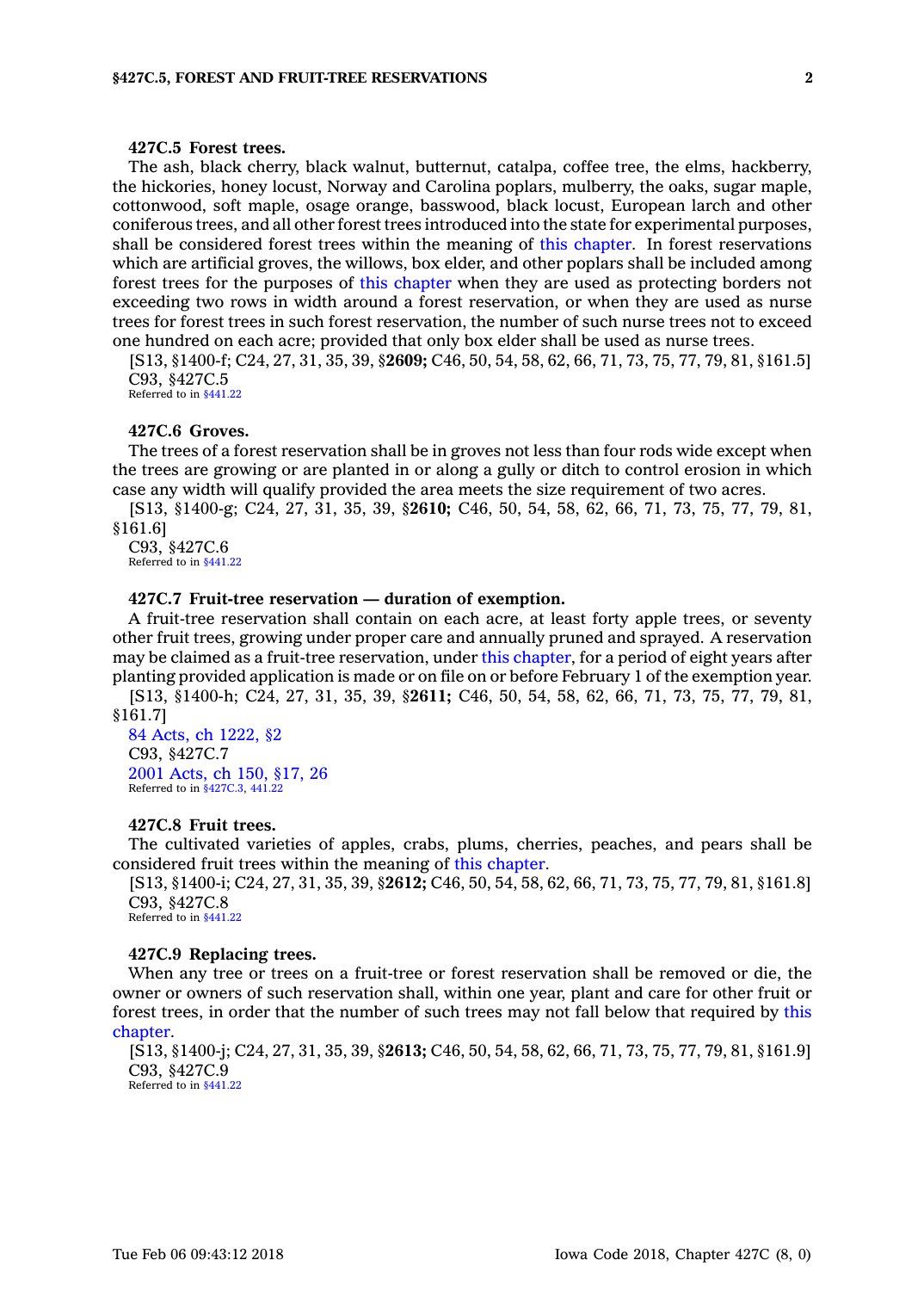## **427C.10 Restraint of livestock and limitation on use.**

Cattle, horses, mules, sheep, goats, ostriches, rheas, emus, and swine shall not be permitted upon <sup>a</sup> fruit-tree or forest reservation. Fruit-tree and forest reservations shall not be used for economic gain other than the gain from raising fruit or forest trees.

[S13, §1400-k; C24, 27, 31, 35, 39, §**2614;** C46, 50, 54, 58, 62, 66, 71, 73, 75, 77, 79, 81, §161.10]

84 Acts, ch [1222,](https://www.legis.iowa.gov/docs/acts/1984/CH1222.pdf) §3 C93, §427C.10 95 [Acts,](https://www.legis.iowa.gov/docs/acts/1995/CH0043.pdf) ch 43, §11 Referred to in [§441.22](https://www.legis.iowa.gov/docs/code/441.22.pdf)

## **427C.11 Penalty.**

If the owner or owners of <sup>a</sup> fruit-tree or forest reservation violate any provision of [this](https://www.legis.iowa.gov/docs/code//427C.pdf) [chapter](https://www.legis.iowa.gov/docs/code//427C.pdf) within the two years preceding the making of an assessment, the assessor shall not list any tract belonging to such owner or owners, as <sup>a</sup> reservation within the meaning of [this](https://www.legis.iowa.gov/docs/code//427C.pdf) [chapter](https://www.legis.iowa.gov/docs/code//427C.pdf), for the ensuing two years.

[S13, §1400-m; C24, 27, 31, 35, 39, §**2615;** C46, 50, 54, 58, 62, 66, 71, 73, 75, 77, 79, 81, §161.11]

C93, §427C.11 Referred to in [§441.22](https://www.legis.iowa.gov/docs/code/441.22.pdf)

#### **427C.12 Application — inspection — continuation of exemption — recapture of tax.**

It shall be the duty of the assessor to secure the facts relative to fruit-tree and forest reservations by taking the sworn statement, or affirmation, of the owner or owners making application under this [chapter](https://www.legis.iowa.gov/docs/code//427C.pdf); and to make special report to the county auditor of all reservations made in the county under the provisions of this [chapter](https://www.legis.iowa.gov/docs/code//427C.pdf).

The board of supervisors shall designate the county conservation board or the assessor who shall inspect the area for which an application is filed for <sup>a</sup> fruit-tree or forest reservation tax exemption before the application is accepted. Use of aerial photographs may be substituted for on-site inspection when appropriate. The application can only be accepted if it meets the criteria established by the natural resource commission to be <sup>a</sup> fruit-tree or forest reservation. Once the application has been accepted, the area shall continue to receive the tax exemption during each year in which the area is maintained as <sup>a</sup> fruit-tree or forest reservation without the owner having to refile. If the property is sold or transferred, the seller shall notify the buyer that all, or part of, the property is in fruit-tree or forest reservation and subject to the recapture tax provisions of this [section](https://www.legis.iowa.gov/docs/code/427C.12.pdf). The tax exemption shall continue to be granted for the remainder of the eight-year period for fruit-tree reservation and for the following years for forest reservation or until the property no longer qualifies as <sup>a</sup> fruit-tree or forest reservation. The area may be inspected each year by the county conservation board or the assessor to determine if the area is maintained as <sup>a</sup> fruit-tree or forest reservation. If the area is not maintained or is used for economic gain other than as <sup>a</sup> fruit-tree reservation during any year of the eight-year exemption period and any year of the following five years or as <sup>a</sup> forest reservation during any year for which the exemption is granted and any of the five years following those exemption years, the assessor shall assess the property for taxation at its fair market value as of January 1 of that year and in addition the area shall be subject to <sup>a</sup> recapture tax. However, the area shall not be subject to the recapture tax if the owner, including one possessing under <sup>a</sup> contract of sale, and the owner's direct antecedents or descendants have owned the area for more than ten years. The tax shall be computed by multiplying the consolidated levy for each of those years, if any, of the five preceding years for which the area received the exemption for fruit-tree or forest reservation times the assessed value of the area that would have been taxed but for the tax exemption. This tax shall be entered against the property on the tax list for the current year and shall constitute <sup>a</sup> lien against the property in the same manner as <sup>a</sup> lien for property taxes. The tax when collected